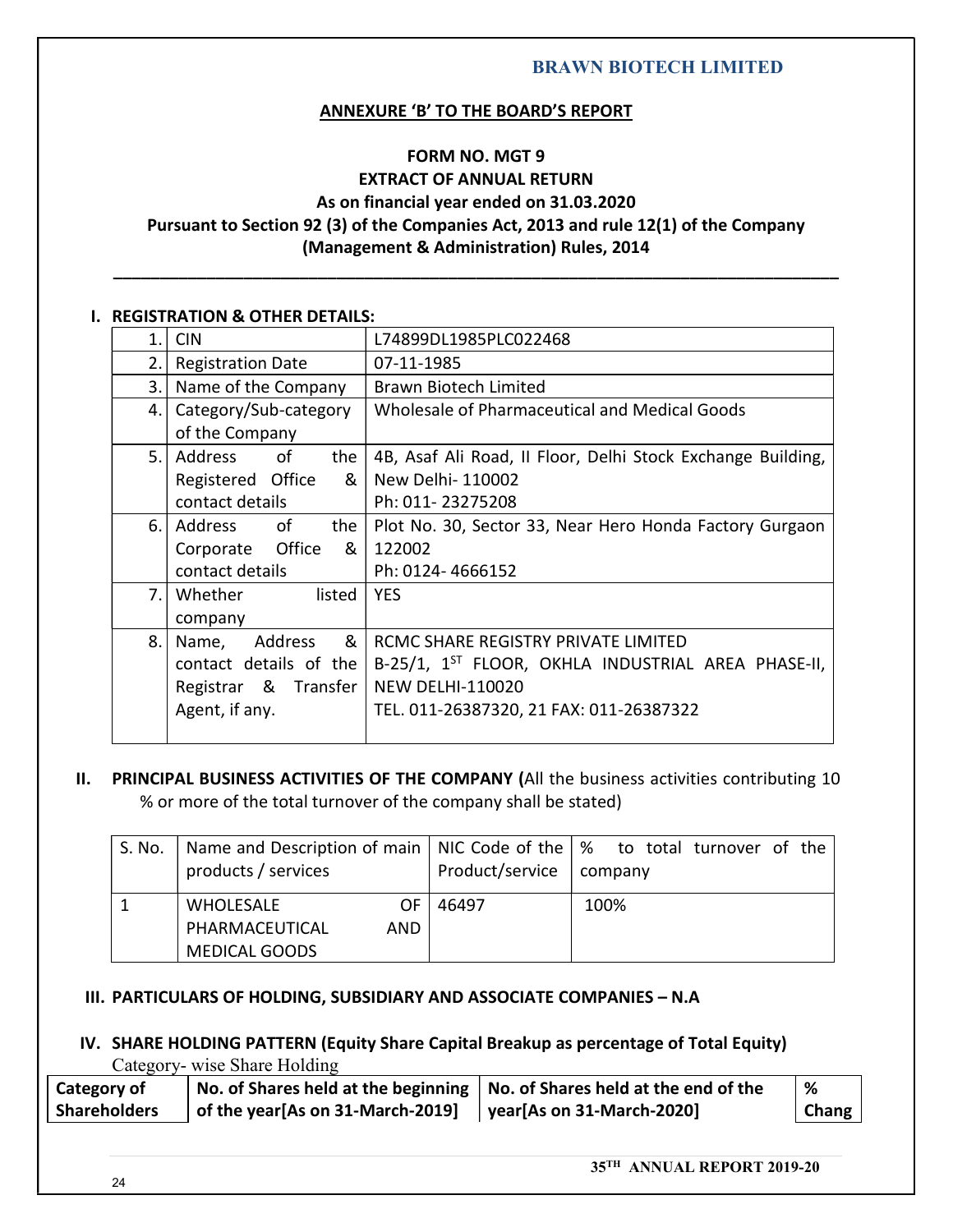|                                        | <b>Demat</b>                       | Physi<br>cal               | <b>Total</b>      | $%$ of<br><b>Total</b><br><b>Shares</b> | Demat            | Physic<br>al       | <b>Total</b> | $%$ of<br><b>Total</b><br><b>Shares</b> | e<br>durin<br>g<br>the<br>year |
|----------------------------------------|------------------------------------|----------------------------|-------------------|-----------------------------------------|------------------|--------------------|--------------|-----------------------------------------|--------------------------------|
| A. Promoters                           |                                    |                            |                   |                                         |                  |                    |              |                                         |                                |
| $(1)$ Indian                           |                                    |                            |                   |                                         |                  |                    |              |                                         |                                |
| a) Individual/                         | 133332                             | 20989                      | 15432             | 51.43                                   | 143309           | 11040              | 1543494      | 51.44                                   | 0.01                           |
| <b>HUF</b>                             | $\mathbf 0$<br>$\mathsf{O}\xspace$ | $\mathbf 0$<br>$\mathbf 0$ | 10<br>$\mathbf 0$ | $\mathbf 0$                             | 4<br>$\mathbf 0$ | 0<br>$\mathbf 0$   | $\mathbf 0$  | 0                                       | Nil                            |
| b) Central Govt<br>c) State Govt(s)    | $\mathbf 0$                        | $\mathbf 0$                | $\mathbf 0$       | $\mathbf 0$                             | $\mathbf 0$      | $\mathbf 0$        | $\mathbf 0$  | $\mathbf 0$                             | Nil                            |
| d) Bodies Corp.                        | $\pmb{0}$                          | 68100                      | 68100             | 2.27                                    | $\mathbf 0$      | 68100              | 68100        | 2.27                                    | Nil                            |
| e) Banks / FI                          | $\mathbf 0$                        | $\mathbf 0$                | 0                 | $\mathbf 0$                             | $\mathbf 0$      | $\mathbf 0$        | 0            | 0                                       | Nil                            |
| f) Any other                           | $\pmb{0}$                          | $\pmb{0}$                  | $\pmb{0}$         | $\pmb{0}$                               | $\mathbf 0$      | $\mathbf 0$        | $\mathbf 0$  | $\pmb{0}$                               | Nil                            |
| <b>Total</b><br>shareholding of        | 133332<br>$\mathbf 0$              | 27799<br>$\pmb{0}$         | 16113<br>10       | 53.70                                   | 143309<br>4      | 17850<br>$\pmb{0}$ | 1611594      | 53.71                                   | 0.01                           |
| <b>Promoter (A)</b>                    |                                    |                            |                   |                                         |                  |                    |              |                                         |                                |
| <b>B. Public</b>                       |                                    |                            |                   |                                         |                  |                    |              |                                         |                                |
| Shareholding                           |                                    |                            |                   |                                         |                  |                    |              |                                         |                                |
| 1. Institutions                        |                                    |                            |                   |                                         |                  |                    |              |                                         |                                |
| a) Mutual Funds                        | $\pmb{0}$                          | 17800                      | 17800             | 0.59                                    | $\mathbf 0$      | 17800              | 17800        | 0.59                                    | Nil                            |
| b) Banks / FI                          | $\mathbf 0$                        | $\mathbf 0$                | $\mathbf 0$       | $\mathsf{O}$                            | 25               | $\mathbf 0$        | 25           | $\mathbf 0$                             | Nil                            |
| c) Central Govt                        | $\pmb{0}$                          | $\pmb{0}$                  | $\mathbf 0$       | $\pmb{0}$                               | $\pmb{0}$        | $\pmb{0}$          | $\mathbf 0$  | $\pmb{0}$                               | Nil                            |
| d) State Govt(s)                       | $\mathbf 0$                        | $\mathbf 0$                | $\pmb{0}$         | $\mathbf 0$                             | $\pmb{0}$        | $\mathbf 0$        | $\mathbf 0$  | $\mathbf 0$                             | Nil                            |
| e) Venture<br>Capital Funds            | $\mathbf 0$                        | $\mathbf 0$                | $\mathbf 0$       | $\mathbf 0$                             | $\mathbf 0$      | $\mathbf 0$        | $\mathsf 0$  | $\mathbf 0$                             | Nil                            |
| f) Insurance<br>Companies              | $\mathbf 0$                        | $\mathbf 0$                | $\mathbf 0$       | $\mathbf 0$                             | $\pmb{0}$        | $\pmb{0}$          | $\mathbf 0$  | $\pmb{0}$                               | Nil                            |
| $g$ ) Fils                             | $\pmb{0}$                          | $\mathbf 0$                | $\mathbf 0$       | $\mathbf 0$                             | $\pmb{0}$        | $\pmb{0}$          | $\mathbf 0$  | $\mathbf 0$                             | Nil                            |
| h) Foreign<br>Venture Capital<br>Funds | $\mathbf 0$                        | $\mathbf 0$                | $\mathbf 0$       | $\mathbf 0$                             | $\mathbf 0$      | $\pmb{0}$          | $\mathbf 0$  | $\mathbf 0$                             | Nil                            |
| i) Others<br>(specify)                 | $\pmb{0}$                          | $\pmb{0}$                  | $\mathbf 0$       | $\mathbf 0$                             | $\mathbf 0$      | $\mathbf 0$        | $\mathsf 0$  | $\pmb{0}$                               | Nil                            |
| Sub-total<br>$(B)(1)$ :-               | $\pmb{0}$                          | 17800                      | 17800             | 0.59                                    | 25               | 17800              | 17825        | 0.59                                    | Nil                            |
|                                        |                                    |                            |                   |                                         |                  |                    |              |                                         |                                |
| 2. Non-<br><b>Institutions</b>         |                                    |                            |                   |                                         |                  |                    |              |                                         |                                |
| a) Bodies Corp.                        |                                    |                            |                   |                                         |                  |                    |              |                                         |                                |
| i) Indian                              | 16178                              | 3700                       | 19878             | 0.66                                    | 10101            | 3700               | 13801        | 0.46                                    | (0.2)                          |
| ii) Overseas                           | 0                                  | $\mathbf 0$                | 0                 | 0                                       | 0                | 0                  | $\mathbf 0$  | 0                                       | 0                              |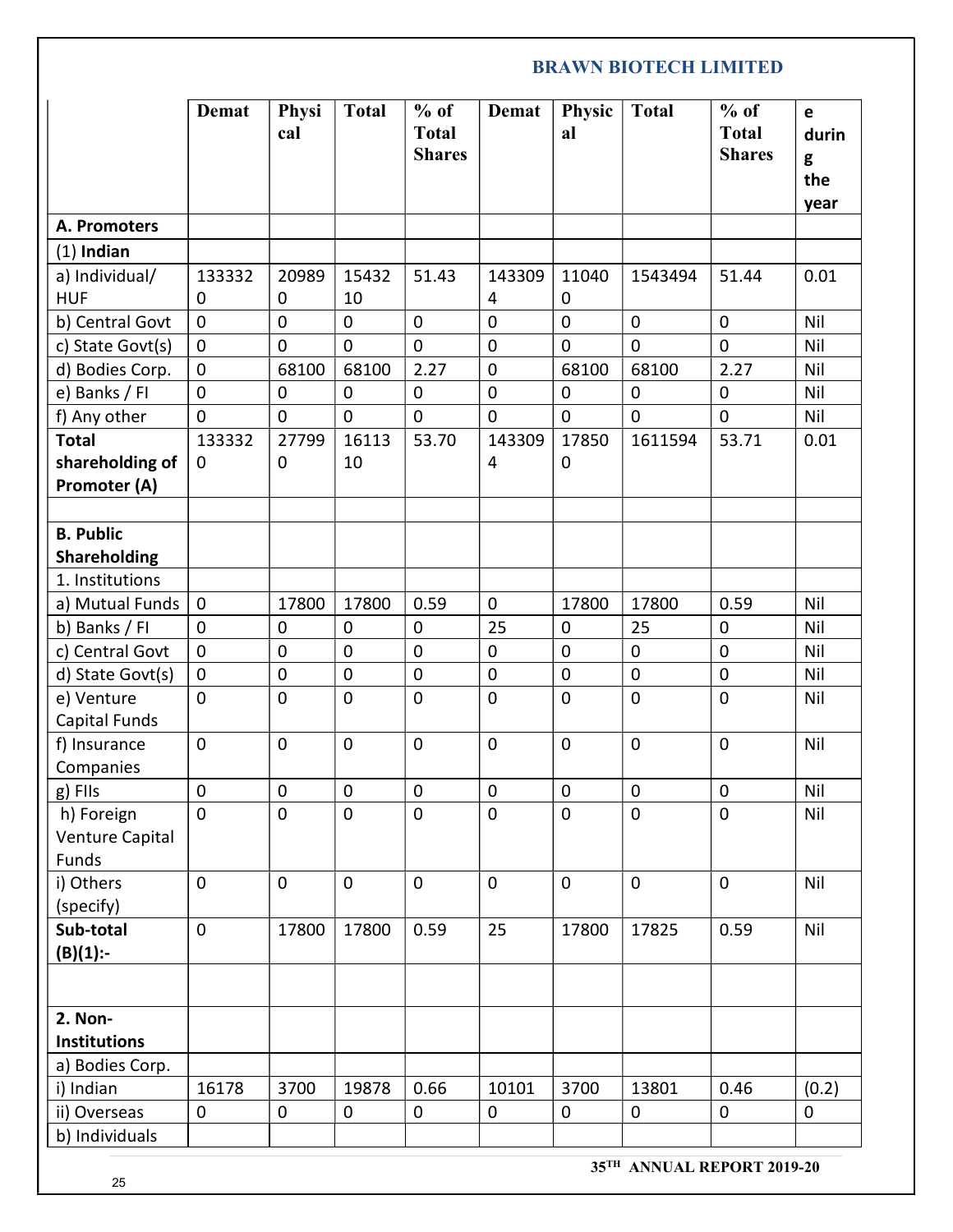|                                                                                                                    |                          |                         |                 |             |             |                         | <b>BRAWN BIOTECH LIMITED</b> |             |            |
|--------------------------------------------------------------------------------------------------------------------|--------------------------|-------------------------|-----------------|-------------|-------------|-------------------------|------------------------------|-------------|------------|
| i) Individual<br>shareholders<br>holding nominal<br>share capital                                                  | 769667                   | 41795<br>$\overline{2}$ | 11876<br>19     | 39.58       | 769467      | 40555<br>$\overline{2}$ | 1175019                      | 39.16       | (0.42)     |
| upto Rs. 2 lakh<br>ii) Individual<br>shareholders<br>holding nominal<br>share capital in<br>excess of Rs 2<br>lakh | 37093                    | $\mathbf 0$             | 37093           | 1.24        | 77462       | $\mathbf 0$             | 77462                        | 2.58        | 1.34       |
| c) Others<br>(Specify)                                                                                             |                          |                         |                 |             |             |                         |                              |             |            |
| Non Resident<br>Indians                                                                                            | 70044                    | 50000                   | 12004<br>4      | 4.00        | 54061       | 50000                   | 104061                       | 3.47        | (0.53)     |
| Hindu<br>Undivided<br>Family                                                                                       | $\mathsf{O}\xspace$      | $\mathbf 0$             | $\mathbf 0$     | $\mathbf 0$ | $\mathbf 0$ | $\mathbf 0$             | $\mathbf 0$                  | 0           | Nil        |
| Overseas<br>Corporate<br><b>Bodies</b>                                                                             | $\pmb{0}$                | $\mathbf 0$             | $\mathbf 0$     | $\mathbf 0$ | $\mathbf 0$ | $\mathbf 0$             | $\mathbf 0$                  | 0           | Nil        |
| Foreign<br>Nationals                                                                                               | $\mathbf 0$              | $\pmb{0}$               | $\mathbf 0$     | $\mathbf 0$ | 0           | $\mathbf 0$             | $\mathbf 0$                  | 0           | Nil        |
| Clearing<br>Members                                                                                                | 6646                     | $\mathbf 0$             | 6646            | 0.22        | 538         | $\mathbf 0$             | 538                          | 0.02        | (0.2)      |
| Trusts                                                                                                             | $\mathbf 0$              | $\mathbf 0$             | $\mathbf 0$     | $\mathbf 0$ | $\pmb{0}$   | $\mathbf 0$             | $\mathbf 0$                  | $\mathbf 0$ | Nil        |
| Foreign Bodies -<br>DR                                                                                             | $\mathsf{O}\xspace$      | $\mathbf 0$             | $\mathbf 0$     | $\mathbf 0$ | $\mathbf 0$ | $\mathbf 0$             | $\mathbf 0$                  | $\pmb{0}$   | Nil        |
| Sub-total<br>$(B)(2)$ :-                                                                                           | 899628                   | 47065<br>$\overline{2}$ | 13712<br>80     | 45.70       | 911629      | 45925<br>$\overline{2}$ | 1370881                      | 45.69       | (0.01)     |
| <b>Total Public</b><br>Shareholding<br>$(B)=(B)(1)+$<br>(B)(2)                                                     | 899628                   | 48945<br>$\overline{2}$ | 13890<br>80     | 46.30       | 911629      | 47705<br>$\overline{2}$ | 1388681                      | 46.29       | (0.01)     |
| C. Shares held<br>by Custodian<br>for GDRs &<br><b>ADRs</b>                                                        | $\mathbf 0$              | $\mathbf 0$             | $\mathbf 0$     | $\mathbf 0$ | $\mathbf 0$ | $\mathbf 0$             | $\mathbf 0$                  | 0           | Nil        |
| <b>Grand Total</b><br>$(A+B+C)$                                                                                    | 220789<br>$\overline{2}$ | 79240<br>8              | 30003<br>$00\,$ | 100         | 234474<br>8 | 65555<br>$\overline{2}$ | 3000300                      | 100         | <b>NIL</b> |

# B) Shareholding of Promoter-

|    | --                 |                               |                                |
|----|--------------------|-------------------------------|--------------------------------|
| SN | <b>Particulars</b> | Shareholding at the beginning | Cumulative Shareholding during |
|    |                    | of the year                   | the year                       |
|    |                    |                               |                                |
|    |                    |                               | 35TH ANNIJAL REPORT 2019-20    |
|    |                    |                               |                                |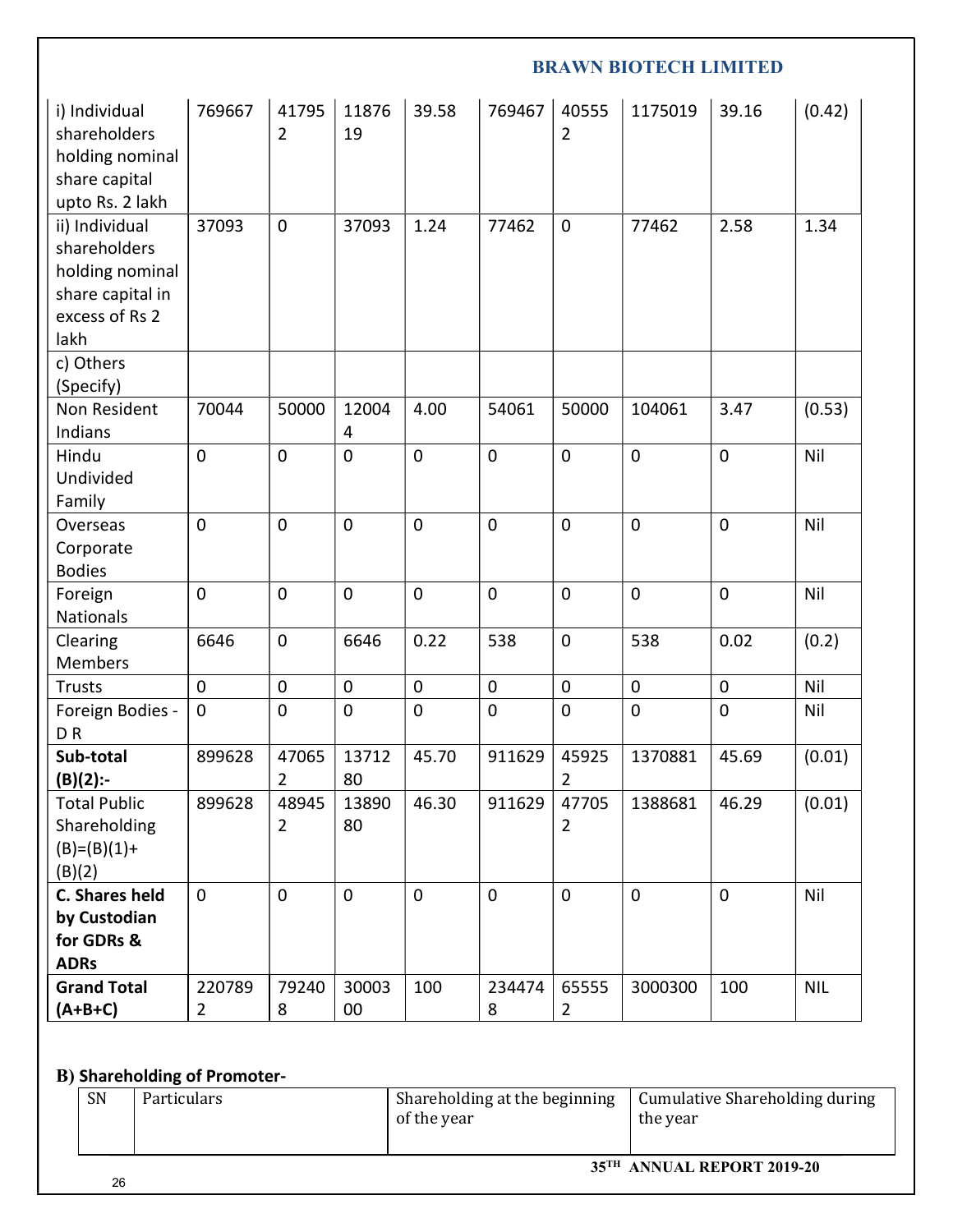|                 |                                              | No. of shares | % of total<br>shares of the<br>company | No. of shares | % of total<br>shares of the<br>company |
|-----------------|----------------------------------------------|---------------|----------------------------------------|---------------|----------------------------------------|
| $\mathbf{1}$    | <b>BRIJ RAJ GUPTA</b>                        |               |                                        |               |                                        |
|                 | At the beginning of the year                 | 500000        | 16.67                                  | 500000        | 16.67                                  |
|                 | 27/12/2019                                   |               |                                        |               |                                        |
|                 | Transfer                                     | 174           | 0.01                                   |               | 16.67                                  |
| $\overline{2}$  | At the end of the year<br>SHASHI BALA GUPTA  |               |                                        | 500174        |                                        |
|                 | At the beginning of the year                 | 248253        | 8.27                                   | 248253        | 8.27                                   |
|                 | At the end of the year                       |               |                                        | 248253        | 8.27                                   |
| $\mathbf{3}$    | <b>NITIN GUPTA</b>                           |               |                                        |               |                                        |
|                 | At the beginning of the year                 | 192947        | 6.43                                   | 192947        | 6.43                                   |
|                 | At the end of the year                       |               |                                        | 192947        | 6.43                                   |
| 4               | Adarsh Kumar Gupta                           |               |                                        |               |                                        |
|                 | At the beginning of the year                 | 187650        | 6.25                                   | 187650        | 6.25                                   |
|                 | At the end of the year                       |               |                                        | 187650        | 6.25                                   |
| 5               | SHRI RAM GUPTA                               |               |                                        |               |                                        |
|                 | At the beginning of the year<br>19/04/2019   | 99400         | 3.31                                   | 99400         | 3.31                                   |
|                 | Transfer                                     |               | -99400                                 | $-3.31$       | 0                                      |
|                 | At the end of the year                       |               |                                        | $\mathbf 0$   | 0                                      |
| 6               | Brij Bala Gupta                              |               |                                        |               |                                        |
|                 | At the beginning of the year<br>19/04/2019   | 89600         | 2.99                                   | 89600         | 2.99                                   |
|                 | Transfer                                     | 99400         | 3.31                                   | 189000        | 6.3                                    |
|                 | At the end of the year                       |               |                                        | 189000        | 6.3                                    |
| $\overline{7}$  | Atul Gupta                                   |               |                                        |               |                                        |
|                 | At the beginning of the year                 | 70750         | 2.36                                   | 70750         | 2.36                                   |
|                 | At the end of the year                       |               |                                        | 70750         | 2.36                                   |
| 8               | A B PHARMA P LTD                             |               |                                        |               |                                        |
|                 | At the beginning of the year                 | 68100         | 2.27                                   | 68100         | 2.27                                   |
|                 | At the end of the year                       |               |                                        | 68100         | 2.27                                   |
| 9               | <b>KAVITA GUPTA</b>                          |               |                                        |               |                                        |
|                 | At the beginning of the year                 | 44900         | $1.5\,$                                | 44900         | 1.5                                    |
|                 | At the end of the year                       |               |                                        | 44900         | 1.5                                    |
|                 |                                              |               |                                        |               |                                        |
| 10 <sup>°</sup> | Bhawna Goyal<br>At the beginning of the year | 32450         | 1.08                                   | 32450         | 1.08                                   |
|                 | At the end of the year                       |               |                                        | 32450         | 1.08                                   |
| 11              | <b>MAMTA GUPTA</b>                           |               |                                        |               |                                        |
|                 | At the beginning of the year                 | 13200         | 0.44                                   | 13200         | 0.44                                   |
|                 | At the end of the year                       |               |                                        | 13200         | 0.44                                   |
| 12              | <b>LOVE GUPTA</b>                            |               |                                        |               |                                        |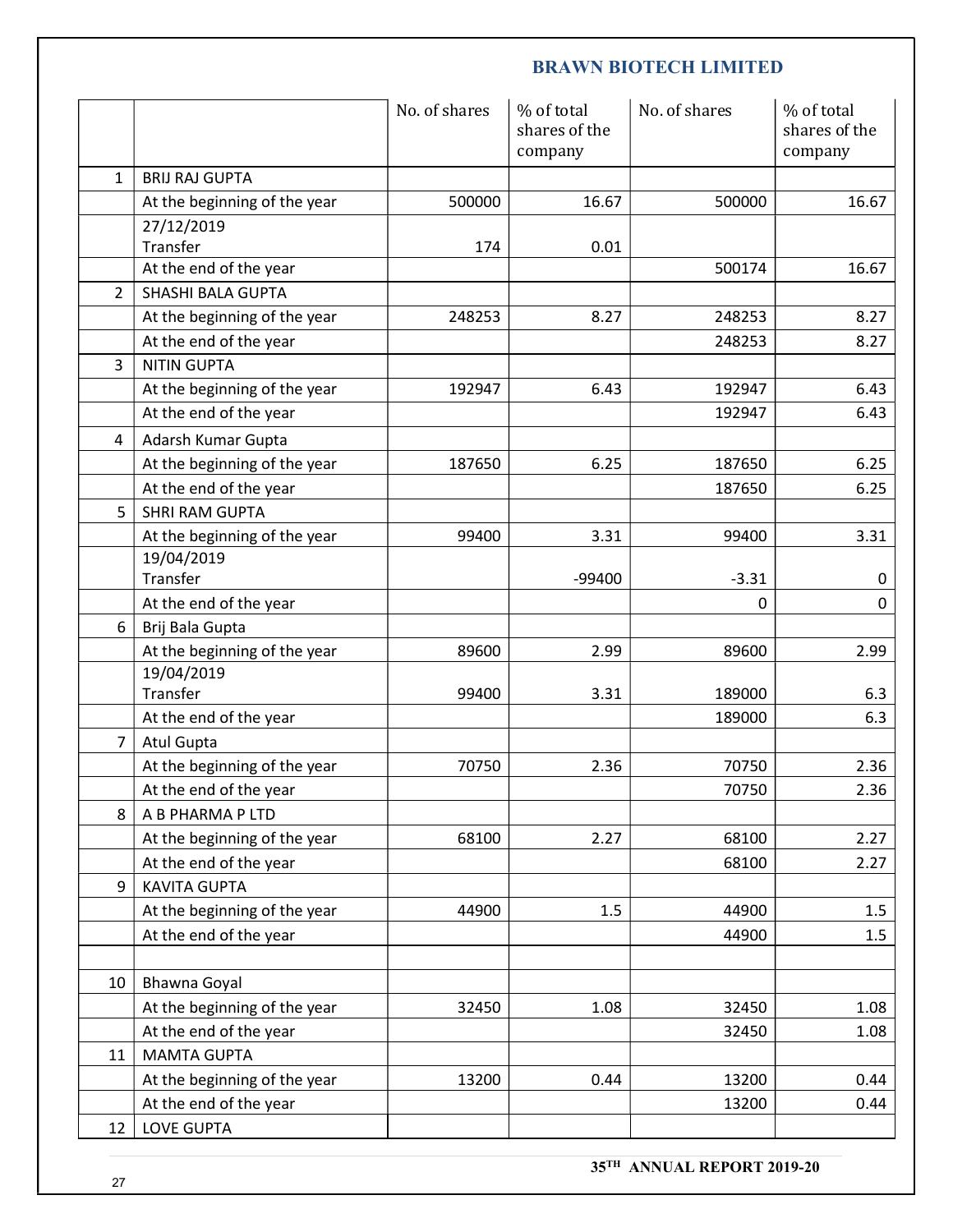|    |                                                        |       | <b>BRAWN BIOTECH LIMITED</b> |       |      |
|----|--------------------------------------------------------|-------|------------------------------|-------|------|
|    |                                                        |       |                              |       |      |
|    | At the beginning of the year                           | 13550 | 0.45                         | 13550 | 0.45 |
|    | At the end of the year                                 |       |                              | 13550 | 0.45 |
| 13 | <b>KUSH GUPTA</b>                                      |       |                              |       |      |
|    | At the beginning of the year                           | 13050 | 0.43                         | 13050 | 0.43 |
|    | At the end of the year                                 |       |                              | 13050 | 0.43 |
|    | 14   MAMTA GOEL                                        |       |                              |       |      |
|    | At the beginning of the year                           | 10770 | 0.36                         | 10770 | 0.36 |
|    | At the end of the year                                 |       |                              | 10770 | 0.36 |
| 15 | <b>NUPUR VIBHUTI</b>                                   |       |                              |       |      |
|    | At the beginning of the year                           | 2500  | 0.08                         | 2500  | 0.08 |
|    | At the end of the year                                 |       |                              | 2500  | 0.08 |
|    | 16   SURABHI VIBHUTI                                   |       |                              |       |      |
|    | At the beginning of the year                           | 2500  | 0.08                         | 2500  | 0.08 |
|    | At the end of the year                                 |       |                              | 2500  | 0.08 |
| 17 | ASHOK KUMAR AGGARWAL                                   |       |                              |       |      |
|    | At the beginning of the year                           | 2000  | 0.07                         | 2000  | 0.07 |
|    | At the end of the year                                 |       |                              | 2000  | 0.07 |
| 18 | ASHA AGGARWAL                                          |       |                              |       |      |
|    | At the beginning of the year                           | 2000  | 0.07                         | 2000  | 0.07 |
|    | At the end of the year                                 |       |                              | 2000  | 0.07 |
| 19 | <b>BISHAN DASS DOGRA</b>                               |       |                              |       |      |
|    | At the beginning of the year                           | 2000  | 0.07                         | 2000  | 0.07 |
|    | At the end of the year                                 |       |                              | 2000  | 0.07 |
| 20 | HUMAIRA FAROOQ                                         |       |                              |       |      |
|    | At the beginning of the year                           | 2000  | 0.07                         | 2000  | 0.07 |
|    | At the end of the year                                 |       |                              | 2000  | 0.07 |
| 21 | MANEET KAUR CHHATWAL                                   |       |                              |       |      |
|    |                                                        | 2000  | 0.07                         | 2000  | 0.07 |
|    | At the beginning of the year                           |       |                              | 2000  |      |
|    | At the end of the year<br><b>MOHAN C BAZAR</b>         |       |                              |       | 0.07 |
| 22 |                                                        |       |                              |       |      |
|    | At the beginning of the year                           | 2000  | 0.07                         | 2000  | 0.07 |
|    | At the end of the year                                 |       |                              | 2000  | 0.07 |
| 23 | MOHINDER SINGH SHAH                                    | 2000  |                              | 2000  |      |
|    | At the beginning of the year<br>At the end of the year |       | 0.07                         | 2000  | 0.07 |
|    |                                                        |       |                              |       | 0.07 |
| 24 | PRADIP PRASAD                                          |       |                              |       |      |
|    | At the beginning of the year                           | 2000  | 0.07                         | 2000  | 0.07 |
|    | At the end of the year                                 |       |                              | 2000  | 0.07 |
| 25 | SHANTA BAZAZ                                           | 2000  | 0.07                         | 2000  |      |
|    | At the beginning of the year                           |       |                              |       | 0.07 |
|    | At the end of the year                                 |       |                              | 2000  | 0.07 |
| 26 | <b>BASANT KUMAR GOSWAMI</b>                            |       |                              |       |      |
|    | At the beginning of the year                           | 1600  | 0.05                         | 1600  | 0.05 |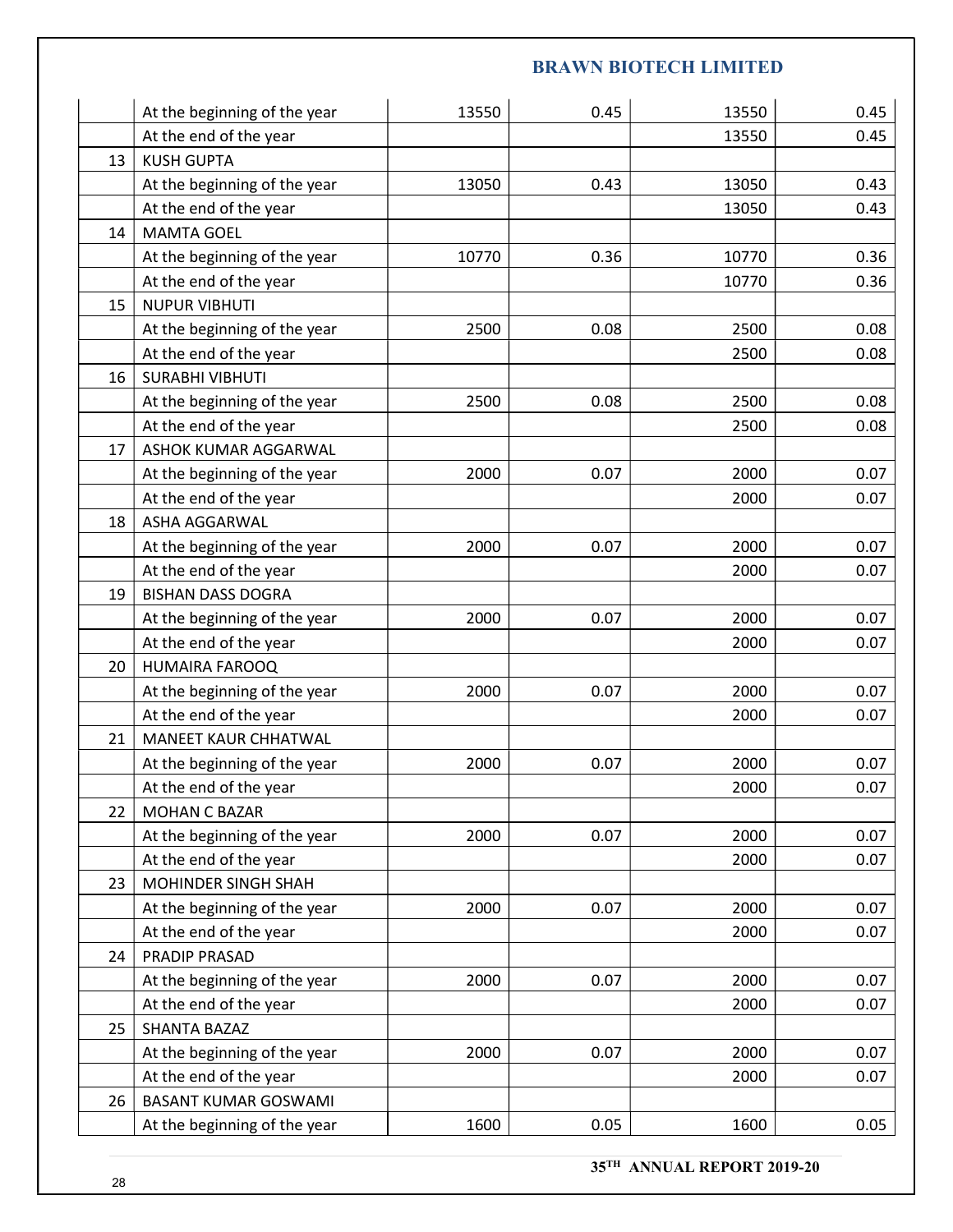|    |                                                        |      | <b>BRAWN BIOTECH LIMITED</b> |              |              |
|----|--------------------------------------------------------|------|------------------------------|--------------|--------------|
|    |                                                        |      |                              |              |              |
|    | At the end of the year                                 |      |                              | 1600         | 0.05         |
| 27 | TILAK RAJ NIJHARA                                      |      |                              |              |              |
|    | At the beginning of the year<br>At the end of the year | 2200 | 0.07                         | 2200<br>2200 | 0.07<br>0.07 |

# C) Change in Promoters' Shareholding (please specify, if there is no change): Change stated in above point.

# D) Shareholding Pattern of top ten Shareholders:

|        |                                                                                                                                                                                                                |                      | <b>BRAWN BIOTECH LIMITED</b>                 |                                           |                    |                                        |      |
|--------|----------------------------------------------------------------------------------------------------------------------------------------------------------------------------------------------------------------|----------------------|----------------------------------------------|-------------------------------------------|--------------------|----------------------------------------|------|
|        | At the end of the year                                                                                                                                                                                         |                      |                                              |                                           | 1600               |                                        | 0.05 |
| 27     | TILAK RAJ NIJHARA                                                                                                                                                                                              |                      |                                              |                                           |                    |                                        |      |
|        | At the beginning of the year                                                                                                                                                                                   | 2200                 | 0.07                                         |                                           | 2200               |                                        | 0.07 |
|        | At the end of the year                                                                                                                                                                                         |                      |                                              |                                           | 2200               |                                        | 0.07 |
| point. | nge in Promoters' Shareholding (please specify, if there is no change): Change stated in above<br>eholding Pattern of top ten Shareholders:<br>(Other than Directors, Promoters and Holders of GDRs and ADRs): |                      |                                              |                                           |                    |                                        |      |
| Sl No. | For Each of the Top 10 Shareholders                                                                                                                                                                            |                      | Shareholding at the<br>beginning of the year |                                           | Cumulative<br>year | Shareholding during the                |      |
|        |                                                                                                                                                                                                                |                      | No. of<br>Shares                             | % of total<br>shares of<br>the<br>company | No. of<br>Shares   | % of total<br>shares of the<br>company |      |
| -1     | DAKSHA KOTAK                                                                                                                                                                                                   |                      |                                              |                                           |                    |                                        |      |
|        | At the beginning of the year 01/04/2019                                                                                                                                                                        |                      | 40293                                        | 1.34                                      | 40293              | 1.34                                   |      |
|        | At the end of the year 31/03/2020                                                                                                                                                                              |                      |                                              |                                           | 40293              | 1.34                                   |      |
|        |                                                                                                                                                                                                                |                      |                                              |                                           |                    |                                        |      |
| 2      | AJIT KUMAR                                                                                                                                                                                                     |                      |                                              |                                           |                    |                                        |      |
|        | At the beginning of the year 01/04/2019                                                                                                                                                                        |                      | 30100                                        | 1                                         | 30100              | $\mathbf{1}$                           |      |
|        | 19/04/2019                                                                                                                                                                                                     | Transfer             | $-555$                                       | $-0.02$                                   | 29545              | 0.98                                   |      |
|        | 24/05/2019                                                                                                                                                                                                     | Transfer             | $-2500$                                      | $-0.08$                                   | 27045              | 0.9                                    |      |
|        | 21/06/2019                                                                                                                                                                                                     | Transfer             | $-80$                                        | $\mathbf{0}$                              | 26965              | 0.9                                    |      |
|        | 02/08/2019                                                                                                                                                                                                     | Transfer             | $-1500$                                      | $-0.05$                                   | 25465              | 0.85                                   |      |
|        | 16/08/2019                                                                                                                                                                                                     | Transfer             | $-8954$                                      | $-0.3$                                    | 16511              | 0.55                                   |      |
|        | 23/08/2019                                                                                                                                                                                                     | Transfer             | $-100$                                       | $\bf{0}$                                  | 16411              | 0.55                                   |      |
|        | 24/01/2020                                                                                                                                                                                                     | Transfer             | $-1000$                                      | $-0.03$                                   | 15411              | 0.51                                   |      |
|        | 14/02/2020                                                                                                                                                                                                     | Transfer             | $-90$                                        | $\mathbf{0}$                              | 15321              | 0.51                                   |      |
|        | At the end of the year 31/03/2020                                                                                                                                                                              |                      |                                              |                                           | 15321              | 0.51                                   |      |
| 3      | RAJESH JADAVJI VORA                                                                                                                                                                                            |                      |                                              |                                           |                    |                                        |      |
|        | At the beginning of the year 01/04/2019                                                                                                                                                                        |                      | 19617                                        | 0.65                                      | 19617              | 0.65                                   |      |
|        |                                                                                                                                                                                                                |                      | 908                                          |                                           | 20525              |                                        |      |
|        | 19/04/2019                                                                                                                                                                                                     | Transfer             |                                              | $0.03\,$                                  |                    | 0.68                                   |      |
|        | 31/05/2019                                                                                                                                                                                                     | Transfer<br>Transfer | 1097                                         | $0.04\,$                                  | 21622              | 0.72                                   |      |
|        |                                                                                                                                                                                                                |                      | 298                                          | $0.01\,$                                  | 21920              | 0.73                                   |      |
|        | 12/07/2019<br>30/08/2019                                                                                                                                                                                       | Transfer             | $\overline{2}$                               | $\mathbf 0$                               | 21922              | 0.73                                   |      |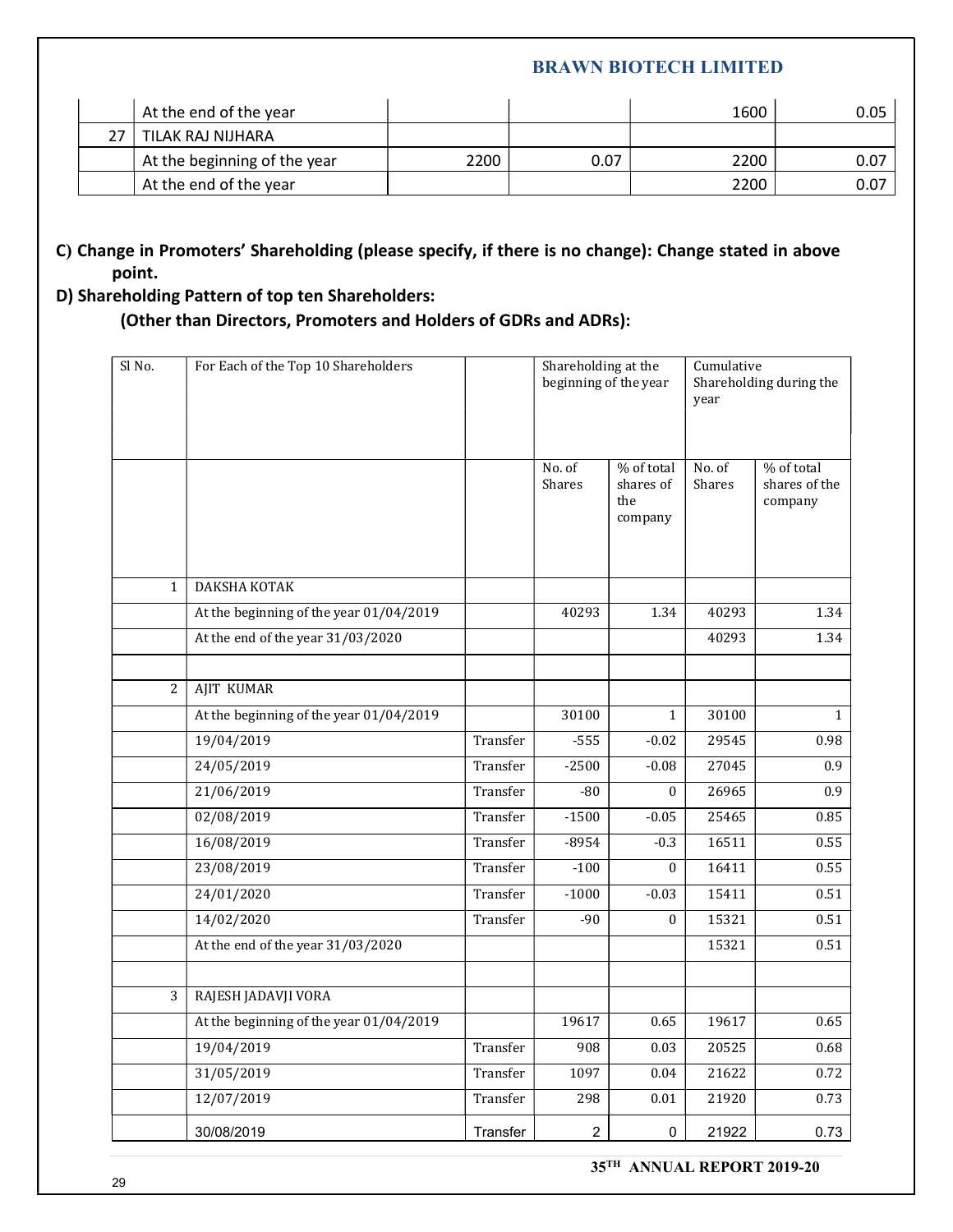|                |                                                                  |          |            |              | <b>BRAWN BIOTECH LIMITED</b> |              |
|----------------|------------------------------------------------------------------|----------|------------|--------------|------------------------------|--------------|
|                |                                                                  |          |            |              |                              |              |
|                | At the end of the year 31/03/2020                                |          |            |              | 21922                        | 0.73         |
| 4              |                                                                  |          |            |              |                              |              |
|                | <b>GOPAL DHALUMAL</b><br>At the beginning of the year 01/04/2019 |          | 18500      | 0.62         | 18500                        | 0.62         |
|                | At the end of the year 31/03/2020                                |          |            |              | 18500                        | 0.62         |
|                |                                                                  |          |            |              |                              |              |
| 5 <sup>5</sup> | PANKAJ NASKAR                                                    |          |            |              |                              |              |
|                | At the beginning of the year 01/04/2019                          |          | 14778      | 0.49         | 14778                        | 0.49         |
|                | At the end of the year 31/03/2020                                |          |            |              | 14778                        | 0.49         |
|                |                                                                  |          |            |              |                              |              |
| 6              | CREDIT CAPITAL INVESTMENT TRUS                                   |          |            |              |                              |              |
|                | At the beginning of the year 01/04/2019                          |          | 10400      | 0.35         | 10400                        | 0.35         |
|                | At the end of the year 31/03/2020                                |          |            |              | 10400                        | 0.35         |
|                |                                                                  |          |            |              |                              |              |
| $\overline{7}$ | NARENDRA K SHAH                                                  |          |            |              |                              |              |
|                | At the beginning of the year 01/04/2019                          |          | 9500       | 0.32         | 9500                         | 0.32         |
|                | 10/05/2019                                                       | Transfer | 500        | 0.02         | 10000                        | 0.33         |
|                | At the end of the year 31/03/2020                                |          |            |              | 10000                        | 0.33         |
|                |                                                                  |          |            |              |                              |              |
| 8              | MOHAMMAD ALI                                                     |          |            |              |                              |              |
|                | At the beginning of the year 01/04/2019                          |          | 8565       | 0.29         | 8565                         | 0.29         |
|                | 23/08/2019                                                       | Transfer | 206        | 0.01         | 8771<br>8771                 | 0.29<br>0.29 |
|                | At the end of the year 31/03/2020                                |          |            |              |                              |              |
| 9              | SURENDRA PAL GARG                                                |          |            |              |                              |              |
|                | At the beginning of the year 01/04/2019                          |          | 8000       | 0.27         | 8000                         | 0.27         |
|                | At the end of the year 31/03/2020                                |          |            |              | 8000                         | 0.27         |
|                |                                                                  |          |            |              |                              |              |
| 10             | RAJINDERPRASAD S MEHRA.                                          |          |            |              |                              |              |
|                | At the beginning of the year 01/04/2019                          |          | 7112       | 0.24         | 7112                         | 0.24         |
|                | At the end of the year 31/03/2020                                |          |            |              | 7112                         | 0.24         |
|                |                                                                  |          |            |              |                              |              |
| 11             | D SUBRAMANYAM RAJU                                               |          |            |              |                              |              |
|                | At the beginning of the year 01/04/2019                          |          | 3163       | 0.11         | 3163                         | 0.11         |
|                | 03/05/2019                                                       | Transfer | 2402       | 0.08         | 5565                         | 0.19         |
|                | 02/08/2019                                                       | Transfer | 3524       | 0.12         | 9089                         | 0.3          |
|                | 09/08/2019                                                       | Transfer | 55         | $\mathbf 0$  | 9144                         | 0.3          |
|                | 16/08/2019                                                       | Transfer | 28         | $\mathbf 0$  | 9172                         | 0.31         |
|                | 23/08/2019                                                       | Transfer | 861        | 0.03         | 10033                        | 0.33         |
|                | 06/09/2019                                                       | Transfer | 612<br>917 | 0.02<br>0.03 | 10645                        | 0.35         |
|                | 13/09/2019                                                       | Transfer |            |              | 11562                        | 0.39         |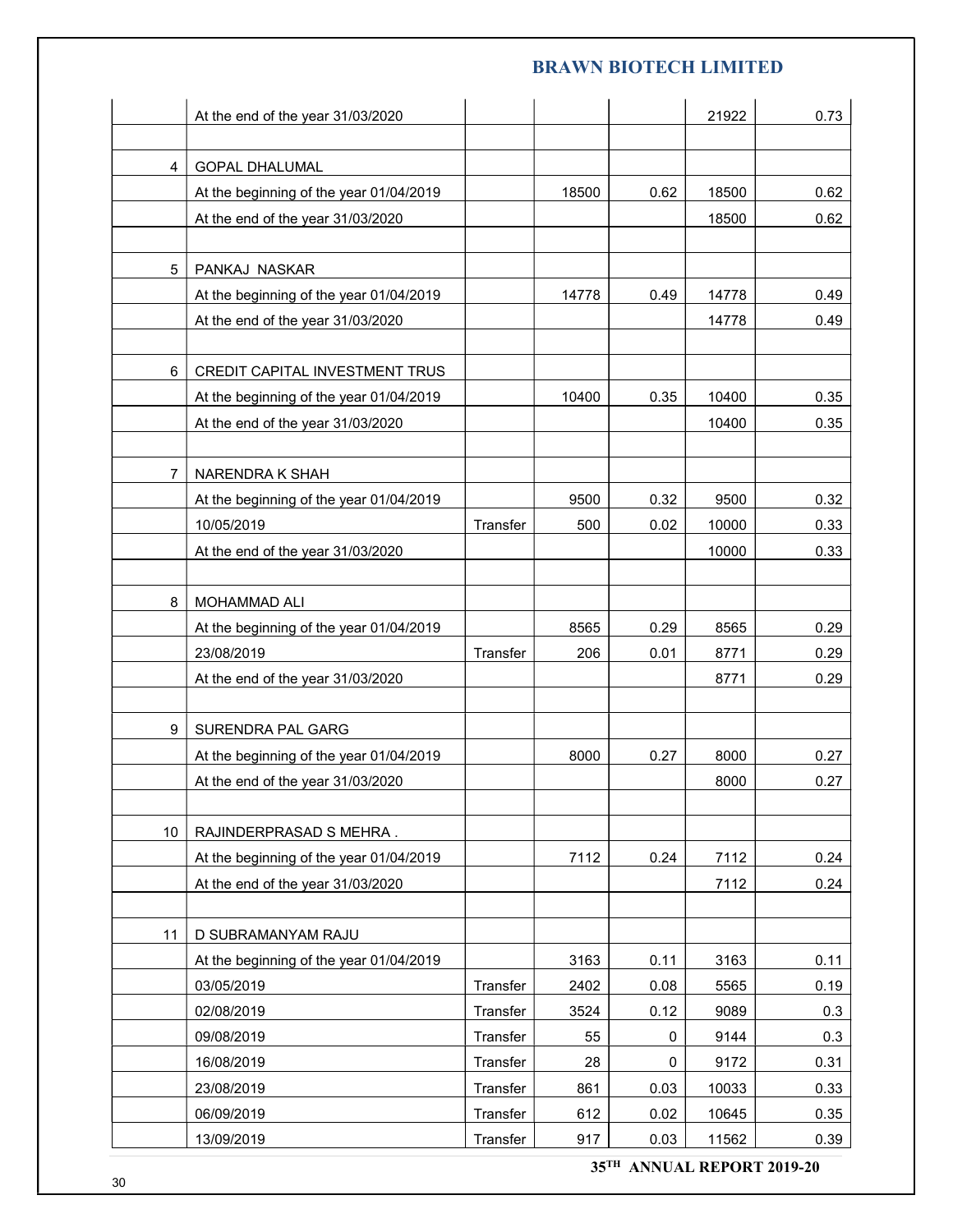|    |                                         |                      |               |                     | <b>BRAWN BIOTECH LIMITED</b> |              |
|----|-----------------------------------------|----------------------|---------------|---------------------|------------------------------|--------------|
|    |                                         |                      |               |                     |                              |              |
|    | 20/09/2019                              | Transfer             | 607           | 0.02                | 12169                        | 0.41         |
|    | 04/10/2019                              | Transfer             | 398           | 0.01                | 12567                        | 0.42         |
|    | 11/10/2019                              | Transfer             | 2413          | 0.08                | 14980                        | 0.5          |
|    | 18/10/2019                              | Transfer             | 554           | 0.02                | 15534                        | 0.52         |
|    | 25/10/2019                              | Transfer             | 1042          | 0.03                | 16576                        | 0.55         |
|    | 01/11/2019                              | Transfer             | 1438          | 0.05                | 18014                        | 0.6          |
|    | 08/11/2019                              | Transfer             | 2858          | 0.1                 | 20872                        | 0.7          |
|    | 15/11/2019                              | Transfer             | 2385          | 0.08                | 23257                        | 0.78         |
|    | 22/11/2019                              | Transfer             | 1598          | 0.05                | 24855                        | 0.83         |
|    | 29/11/2019                              | Transfer             | 782           | 0.03                | 25637                        | 0.85         |
|    | 06/12/2019                              | Transfer             | 1367          | 0.05                | 27004                        | 0.9          |
|    | 13/12/2019                              | Transfer             | 3225          | 0.11                | 30229                        | 1.01         |
|    | 20/12/2019                              | Transfer             | 420           | 0.01                | 30649                        | 1.02         |
|    | 27/12/2019                              | Transfer             | 2820          | 0.09                | 33469                        | 1.12         |
|    | 03/01/2020                              | Transfer             | 639           | 0.02                | 34108                        | 1.14         |
|    | 10/01/2020                              | Transfer             | 790           | 0.03                | 34898                        | 1.16         |
|    | 17/01/2020                              | Transfer             | 1185          | 0.04                | 36083                        | 1.2          |
|    | 24/01/2020                              | Transfer             | 883           | 0.03                | 36966                        | 1.23         |
|    | 31/01/2020                              | Transfer             | 609           | 0.02                | 37575                        | 1.25         |
|    | 07/02/2020                              | Transfer             | 440           | 0.01                | 38015                        | 1.27         |
|    | 14/02/2020                              | Transfer             | 1269          | 0.04                | 39284                        | 1.31         |
|    | 28/02/2020                              | Transfer             | 615           | 0.02                | 39899                        | 1.33         |
|    | 06/03/2020                              | Transfer             | 100           | $\mathsf{O}\xspace$ | 39999                        | 1.33         |
|    | 31/03/2020                              | Transfer             | 370           | 0.01                | 40369                        | 1.35         |
|    | At the end of the year 31/03/2020       |                      |               |                     | 40369                        | 1.35         |
|    |                                         |                      |               |                     |                              |              |
| 12 | <b>ICICI SECURITIES LIMITED</b>         |                      |               |                     |                              |              |
|    | At the beginning of the year 01/04/2019 |                      | 300           | 0.01                | 300                          | 0.01         |
|    | 05/04/2019<br>19/04/2019                | Transfer             | $-300$<br>350 | $-0.01$<br>0.01     | $\mathsf{O}$<br>350          | 0<br>0.01    |
|    | 26/04/2019                              | Transfer<br>Transfer | $-325$        | $-0.01$             | 25                           | $\mathbf 0$  |
|    | 03/05/2019                              | Transfer             | $-25$         | $\mathbf 0$         | $\mathbf 0$                  | $\mathbf 0$  |
|    | 24/05/2019                              | Transfer             | 100           | 0                   | 100                          | $\mathbf 0$  |
|    | 31/05/2019                              | Transfer             | 600           | 0.02                | 700                          | 0.02         |
|    | 07/06/2019                              | Transfer             | $-400$        | $-0.01$             | 300                          | 0.01         |
|    | 14/06/2019                              | Transfer             | $-300$        | $-0.01$             | $\mathbf 0$                  | 0            |
|    | 21/06/2019                              | Transfer             | 300           | 0.01                | 300                          | 0.01         |
|    | 28/06/2019                              | Transfer             | $-300$        | $-0.01$             | 0                            | 0            |
|    | 19/07/2019                              | Transfer             | 500           | 0.02                | 500                          | 0.02         |
|    | 26/07/2019                              | Transfer             | $-500$        | $-0.02$             | $\mathsf{O}\xspace$          | $\mathbf{0}$ |
|    | 02/08/2019                              | Transfer             | 1549          | 0.05                | 1549                         | 0.05         |
|    |                                         |                      |               |                     |                              |              |
|    |                                         |                      |               |                     | 35TH ANNUAL REPORT 2019-20   |              |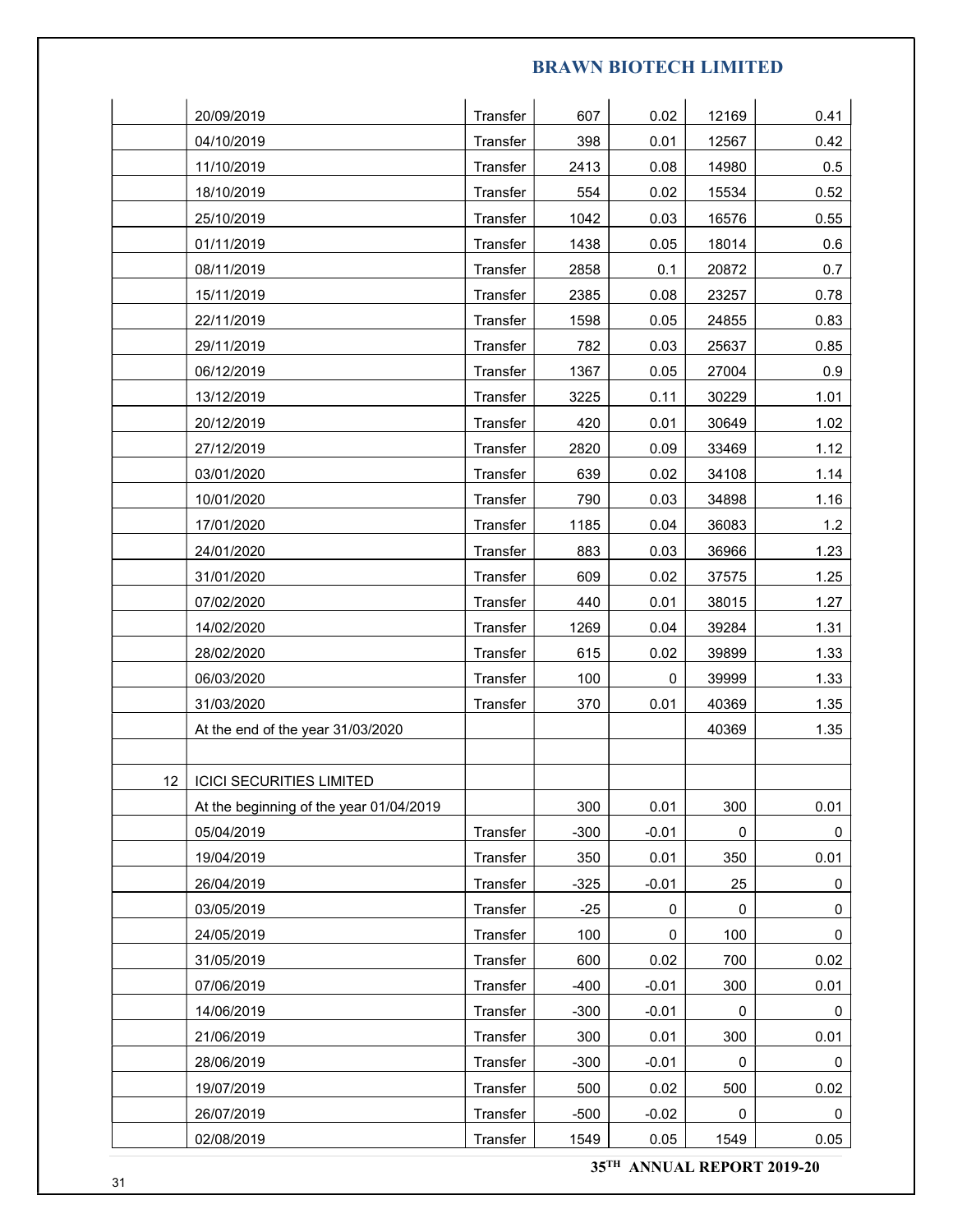|                              |                                   |                                                            |          | <b>BRAWN BIOTECH LIMITED</b>   |                     |           |                |
|------------------------------|-----------------------------------|------------------------------------------------------------|----------|--------------------------------|---------------------|-----------|----------------|
| 09/08/2019                   |                                   |                                                            | Transfer | $-1549$                        | $-0.05$             | 0         | 0              |
| 16/08/2019                   |                                   |                                                            | Transfer | 9475                           | 0.32                | 9475      | 0.32           |
| 23/08/2019                   |                                   |                                                            | Transfer | $-9475$                        | $-0.32$             | 0         | 0              |
| 06/09/2019                   |                                   |                                                            | Transfer | 15                             | $\mathbf 0$         | 15        | $\mathbf 0$    |
| 13/09/2019                   |                                   |                                                            | Transfer | $-15$                          | $\mathbf 0$         | 0         | 0              |
| 11/10/2019                   |                                   |                                                            | Transfer | 250                            | 0.01                | 250       | 0.01           |
| 18/10/2019                   |                                   |                                                            | Transfer | 50                             | $\mathbf 0$         | 300       | 0.01           |
| 25/10/2019                   |                                   |                                                            | Transfer | $-300$                         | $-0.01$             | 0         | 0              |
| 08/11/2019                   |                                   |                                                            | Transfer | 500                            | 0.02                | 500       | 0.02           |
| 15/11/2019                   |                                   |                                                            | Transfer | $-500$                         | $-0.02$             | 0         | 0              |
| 06/12/2019                   |                                   |                                                            | Transfer | 42                             | 0                   | 42        | $\mathbf 0$    |
| 13/12/2019                   |                                   |                                                            | Transfer | 58                             | $\mathbf 0$         | 100       | $\mathbf 0$    |
| 20/12/2019                   |                                   |                                                            | Transfer | $-90$                          | $\mathbf 0$         | 10        | $\mathbf 0$    |
| 27/12/2019                   |                                   |                                                            | Transfer | 190                            | 0.01                | 200       | 0.01           |
| 03/01/2020                   |                                   |                                                            | Transfer | $-179$                         | $-0.01$             | 21        | 0              |
| 10/01/2020                   |                                   |                                                            | Transfer | 208                            | 0.01                | 229       | 0.01           |
| 17/01/2020                   |                                   |                                                            | Transfer | $-229$                         | $-0.01$             | 0         | 0              |
| 31/01/2020                   |                                   |                                                            | Transfer | 37                             | $\pmb{0}$           | 37        | $\mathbf 0$    |
| 07/02/2020                   |                                   |                                                            | Transfer | $-37$                          | $\mathsf{O}\xspace$ | $\pmb{0}$ | $\mathbf 0$    |
|                              | At the end of the year 31/03/2020 |                                                            |          |                                |                     | 0         | $\mathbf 0$    |
| 13                           | SATYA PRAKASH MITTAL              |                                                            |          |                                |                     |           |                |
|                              |                                   | At the beginning of the year 01/04/2019                    |          | $\pmb{0}$                      | $\mathsf 0$         | $\pmb{0}$ | $\pmb{0}$      |
| 23/08/2019                   |                                   |                                                            | Transfer | 8001                           | 0.27                | 8001      | 0.27           |
| 06/09/2019                   |                                   |                                                            | Transfer | 268                            | 0.01                | 8269      | 0.28           |
| 27/09/2019                   |                                   |                                                            | Transfer | $-756$                         | $-0.03$             | 7513      | 0.25           |
| 04/10/2019                   |                                   |                                                            | Transfer | 79                             | $\mathsf{O}\xspace$ | 7592      | 0.25           |
| 11/10/2019                   |                                   |                                                            | Transfer | $-137$                         | $\mathsf{O}\xspace$ | 7455      | 0.25           |
| 18/10/2019                   |                                   |                                                            | Transfer | $-258$                         | $-0.01$             | 7197      | 0.24           |
| 25/10/2019                   |                                   |                                                            | Transfer | $-843$                         | $-0.03$             | 6354      | 0.21           |
| 01/11/2019                   |                                   |                                                            | Transfer | $-3256$                        | $-0.11$             | 3098      | 0.1            |
| 08/11/2019                   |                                   |                                                            | Transfer | $-3098$                        | $-0.1$              | 0         | 0              |
|                              | At the end of the year 31/03/2020 |                                                            |          |                                |                     | $\pmb{0}$ | $\mathbf 0$    |
|                              |                                   | E) Shareholding of Directors and Key Managerial Personnel: |          |                                |                     |           |                |
| areholding of each Directors |                                   |                                                            |          |                                |                     |           |                |
| and each Key Managerial      |                                   | Shareholding at the<br>beginning                           |          | <b>Cumulative Shareholding</b> | during the year     |           | % Change<br>in |
| Personnel                    |                                   | of the year                                                |          |                                |                     |           | shareholdin    |
|                              |                                   |                                                            |          |                                |                     |           |                |

| <b>Shareholding of each Directors</b> | Shareholding at the | <b>Cumulative Shareholding</b> | % Change     |
|---------------------------------------|---------------------|--------------------------------|--------------|
| and each Key Managerial               | beginning           | during the year                | ır           |
| Personnel                             | of the year         |                                | shareholdin  |
|                                       |                     |                                | g end of the |
|                                       |                     |                                | vear         |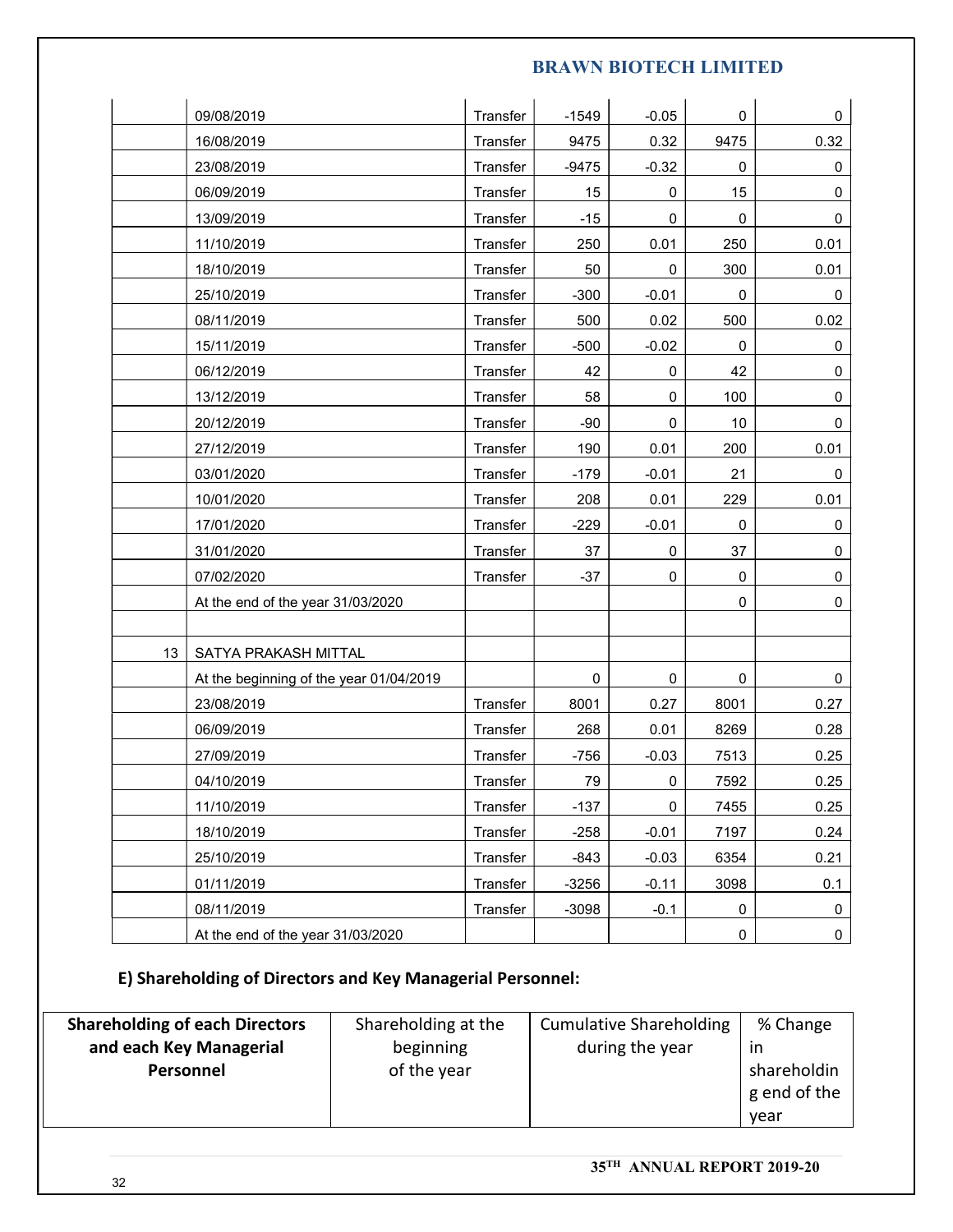|                                                                                                                |                                            |                                           |                           | <b>BRAWN BIOTECH LIMITED</b>              |                              |
|----------------------------------------------------------------------------------------------------------------|--------------------------------------------|-------------------------------------------|---------------------------|-------------------------------------------|------------------------------|
|                                                                                                                | No. of<br>shares                           | % of total<br>shares of<br>the<br>company | No. of<br>shares          | % of total<br>shares of<br>the<br>company |                              |
| 1. Brij Raj Gupta                                                                                              | 499800                                     | 16.66%                                    | 5,00,174                  | 16.67%                                    | $+0.01%$                     |
| 2. Brij Bala Gupta                                                                                             | 89600                                      | 2.99%                                     | 1,89,000                  | 6.3%                                      | $+3.31%$                     |
| V INDEBTEDNESS- Indebtedness of the Company including interest outstanding/accrued but<br>not due for payment: |                                            |                                           |                           |                                           |                              |
|                                                                                                                | <b>Secured Loans</b><br>excluding deposits |                                           | <b>Unsecured</b><br>Loans | <b>Deposits</b>                           | <b>Total</b><br>Indebtedness |
| Indebtedness at the beginning of                                                                               |                                            |                                           |                           |                                           |                              |
| the financial year<br>i) Principal Amount                                                                      |                                            | <b>NIL</b>                                |                           |                                           | <b>NIL</b>                   |
| hich that dup his anatal (ii                                                                                   |                                            | <b>NII</b>                                | <b>NII</b>                | <b>NII</b>                                | <b>NII</b>                   |

|                     |                                                                                        |                      | the<br>company |                  | the<br>company  |                     |
|---------------------|----------------------------------------------------------------------------------------|----------------------|----------------|------------------|-----------------|---------------------|
|                     |                                                                                        |                      |                |                  |                 |                     |
| Brij Raj Gupta      |                                                                                        | 499800               | 16.66%         | 5,00,174         | 16.67%          | $+0.01%$            |
| Brij Bala Gupta     |                                                                                        | 89600                | 2.99%          | 1,89,000         | 6.3%            | $+3.31%$            |
|                     | V INDEBTEDNESS- Indebtedness of the Company including interest outstanding/accrued but |                      |                |                  |                 |                     |
|                     | not due for payment:                                                                   |                      |                |                  |                 |                     |
|                     |                                                                                        | <b>Secured Loans</b> |                | <b>Unsecured</b> | <b>Deposits</b> | <b>Total</b>        |
|                     |                                                                                        | excluding deposits   |                | Loans            |                 | <b>Indebtedness</b> |
|                     | Indebtedness at the beginning of                                                       |                      |                |                  |                 |                     |
| the financial year  |                                                                                        |                      |                |                  |                 |                     |
| i) Principal Amount |                                                                                        |                      | <b>NIL</b>     |                  |                 | <b>NIL</b>          |
|                     | ii) Interest due but not paid                                                          |                      | <b>NIL</b>     | <b>NIL</b>       | <b>NIL</b>      | <b>NIL</b>          |
|                     | iii) Interest accrued but not due                                                      |                      | <b>NIL</b>     |                  |                 | <b>NIL</b>          |
|                     | Total (i+ii+iii)                                                                       |                      | <b>NIL</b>     |                  |                 | <b>NIL</b>          |
|                     | <b>Change in Indebtedness during</b>                                                   |                      |                |                  |                 |                     |
| the financial year  |                                                                                        |                      |                |                  |                 |                     |
| · Addition          |                                                                                        |                      | <b>NIL</b>     | <b>NIL</b>       | <b>NIL</b>      | <b>NIL</b>          |
| Reduction           |                                                                                        |                      | <b>NIL</b>     |                  |                 | <b>NIL</b>          |
|                     |                                                                                        |                      |                |                  |                 |                     |
| <b>Net Change</b>   |                                                                                        |                      | <b>NIL</b>     |                  |                 | <b>NIL</b>          |
|                     | Indebtedness at the end of the                                                         |                      |                |                  |                 |                     |
| financial year      |                                                                                        |                      |                |                  |                 |                     |
| i) Principal Amount |                                                                                        |                      | <b>NIL</b>     | <b>NIL</b>       | <b>NIL</b>      | <b>NIL</b>          |
|                     | ii) Interest due but not paid                                                          |                      | <b>NIL</b>     |                  |                 | <b>NIL</b>          |
|                     | iii) Interest accrued but not due                                                      |                      | <b>NIL</b>     |                  |                 | <b>NIL</b>          |
| Total (i+ii+iii)    |                                                                                        |                      | <b>NIL</b>     |                  |                 | <b>NIL</b>          |

### VI. REMUNERATION OF DIRECTORS AND KEY MANAGERIAL PERSONNEL-

| SN. | <b>Particulars of Remuneration</b>    | Name of MD/WTD/ Manager           | <b>Total Amount</b> |
|-----|---------------------------------------|-----------------------------------|---------------------|
|     |                                       | No remuneration of any kind had   | No                  |
|     | Gross salary                          | been paid to the Directors during | remuneration of     |
|     | Salary<br>provisions<br>(a)<br>as per | the year 2019-20                  | kind<br>had<br>anv  |
|     | contained in section 17(1) of the     |                                   | been paid to the    |
|     | Income-tax Act, 1961                  |                                   | Directors during    |
|     | (b) Value of perquisites u/s 17(2) of |                                   | the year            |
|     | the Income-tax Act, 1961              |                                   |                     |